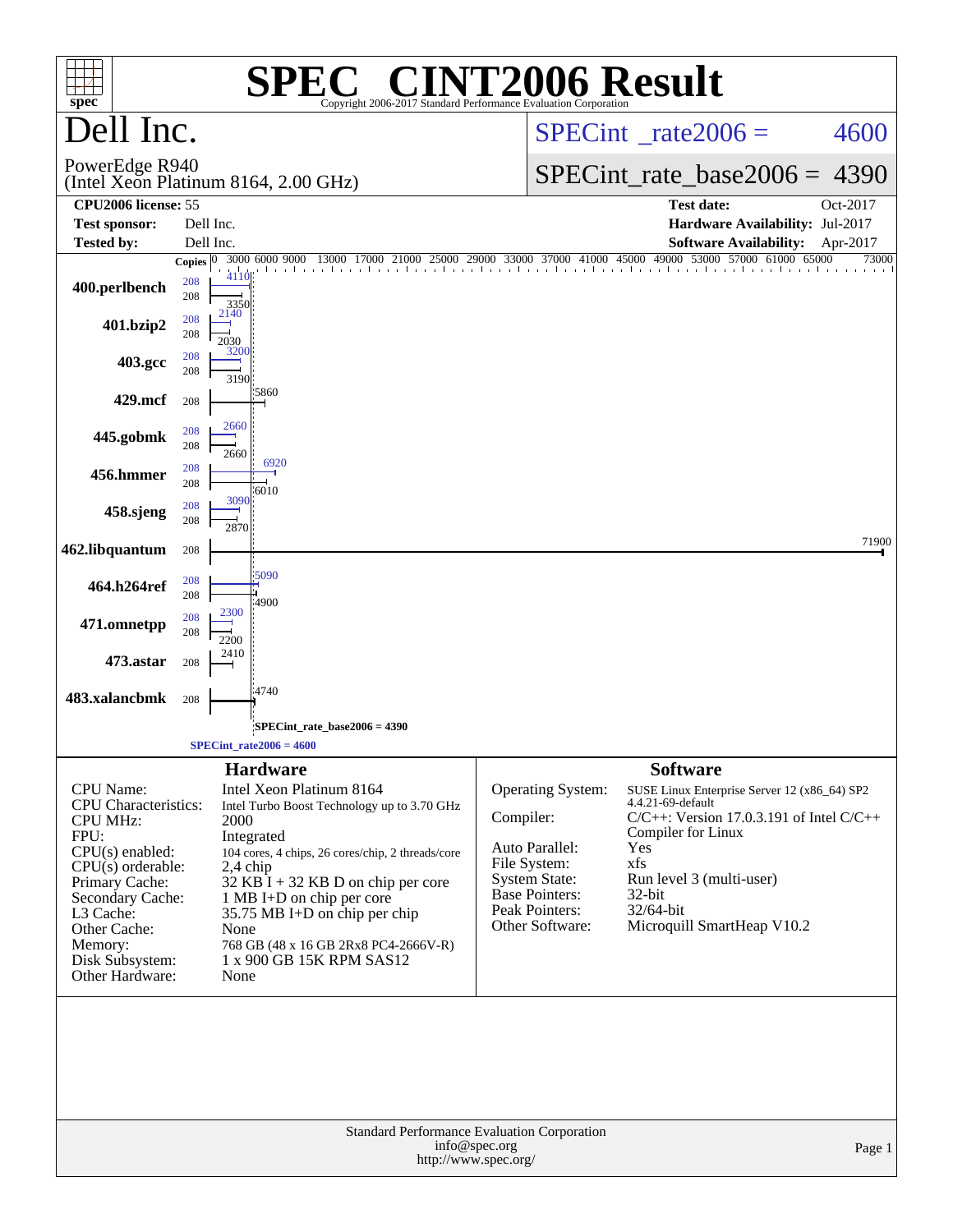

# Dell Inc.

### SPECint rate $2006 = 4600$

PowerEdge R940

(Intel Xeon Platinum 8164, 2.00 GHz)

**[CPU2006 license:](http://www.spec.org/auto/cpu2006/Docs/result-fields.html#CPU2006license)** 55 **[Test date:](http://www.spec.org/auto/cpu2006/Docs/result-fields.html#Testdate)** Oct-2017

[SPECint\\_rate\\_base2006 =](http://www.spec.org/auto/cpu2006/Docs/result-fields.html#SPECintratebase2006) 4390

**[Test sponsor:](http://www.spec.org/auto/cpu2006/Docs/result-fields.html#Testsponsor)** Dell Inc. **[Hardware Availability:](http://www.spec.org/auto/cpu2006/Docs/result-fields.html#HardwareAvailability)** Jul-2017 **[Tested by:](http://www.spec.org/auto/cpu2006/Docs/result-fields.html#Testedby)** Dell Inc. **[Software Availability:](http://www.spec.org/auto/cpu2006/Docs/result-fields.html#SoftwareAvailability)** Apr-2017

### **[Results Table](http://www.spec.org/auto/cpu2006/Docs/result-fields.html#ResultsTable)**

|                                                                                                          | <b>Base</b>   |                |       |                |       |                | <b>Peak</b> |               |                |              |                |              |                |              |
|----------------------------------------------------------------------------------------------------------|---------------|----------------|-------|----------------|-------|----------------|-------------|---------------|----------------|--------------|----------------|--------------|----------------|--------------|
| <b>Benchmark</b>                                                                                         | <b>Copies</b> | <b>Seconds</b> | Ratio | <b>Seconds</b> | Ratio | <b>Seconds</b> | Ratio       | <b>Copies</b> | <b>Seconds</b> | <b>Ratio</b> | <b>Seconds</b> | <b>Ratio</b> | <b>Seconds</b> | <b>Ratio</b> |
| 400.perlbench                                                                                            | 208           | 607            | 3350  | 607            | 3350  | 607            | 3350        | 208           | 493            | 4120         | 494            | 4110         | 494            | 4110         |
| 401.bzip2                                                                                                | 208           | 982            | 2040  | 987            | 2030  | 993            | 2020        | 208           | 943            | 2130         | 936            | 2140         | 939            | 2140         |
| $403.\mathrm{gcc}$                                                                                       | 208           | 527            | 3180  | 522            | 3210  | 525            | 3190        | 208           | 522            | 3210         | 523            | 3200         | 523            | 3200         |
| $429$ .mcf                                                                                               | 208           | 323            | 5860  | 323            | 5870  | 324            | 5850        | 208           | 323            | 5860         | 323            | 5870         | 324            | 5850         |
| $445$ .gobmk                                                                                             | 208           | 819            | 2670  | 819            | 2660  | 819            | 2660        | 208           | 821            | 2660         | 820            | 2660         | 822            | 2650         |
| 456.hmmer                                                                                                | 208           | 323            | 6010  | 325            | 5960  | 322            | 6020        | 208           | 281            | 6900         | 280            | 6920         | 280            | 6930         |
| 458.sjeng                                                                                                | 208           | 878            | 2870  | 876            | 2870  | 875            | 2880l       | 208           | 815            | 3090         | 814            | 3090         | 814            | 3090         |
| 462.libquantum                                                                                           | 208           | 60.0           | 71800 | 59.9           | 71900 | 59.8           | 72000       | 208           | 60.0           | 71800        | 59.9           | 71900        | 59.8           | 72000        |
| 464.h264ref                                                                                              | 208           | 939            | 4900  | 934            | 4930  | 941            | 4890        | 208           | 905            | 5090         | 901            | 5110         | 906            | 5080         |
| 471.omnetpp                                                                                              | 208           | 593            | 2190  | 592            | 2200  | 592            | 2200        | 208           | 566            | 2300         | 566            | 2300         | 566            | 2300         |
| $473$ . astar                                                                                            | 208           | 607            | 2410  | 608            | 2400  | 607            | 2410        | 208           | 607            | 2410         | 608            | 2400         | 607            | 2410         |
| 483.xalancbmk                                                                                            | 208           | 304            | 4720  | 303            | 4740  | 302            | 4750        | 208           | 304            | 4720         | 303            | 4740         | 302            | 4750         |
| Results appear in the order in which they were run. Bold underlined text indicates a median measurement. |               |                |       |                |       |                |             |               |                |              |                |              |                |              |

### **[Submit Notes](http://www.spec.org/auto/cpu2006/Docs/result-fields.html#SubmitNotes)**

 The numactl mechanism was used to bind copies to processors. The config file option 'submit' was used to generate numactl commands to bind each copy to a specific processor. For details, please see the config file.

### **[Operating System Notes](http://www.spec.org/auto/cpu2006/Docs/result-fields.html#OperatingSystemNotes)**

 Kernel boot parameter: nohz\_full=1-207 Stack size set to unlimited using "ulimit -s unlimited"

### **[Platform Notes](http://www.spec.org/auto/cpu2006/Docs/result-fields.html#PlatformNotes)**

 BIOS settings: Logical Processor Enabled Virtualization Technology Disabled Sub NUMA Cluster Enabled System Profile set to Custom CPU Performance set to Maximum Performance C1E Disabled C States set to Autonomous Uncore Frequency set to Dynamic Memory Patrol Scrub Disabled Energy Efficiency Policy set to Performance CPU Interconnect Bus Link Power Management Disabled PCI ASPM L1 Link Power Management Disabled Sysinfo program /home/cpu2006/config/sysinfo.rev6993 Revision 6993 of 2015-11-06 (b5e8d4b4eb51ed28d7f98696cbe290c1) running on linux-92x1 Fri Oct 13 11:16:17 2017 Continued on next page

> Standard Performance Evaluation Corporation [info@spec.org](mailto:info@spec.org) <http://www.spec.org/>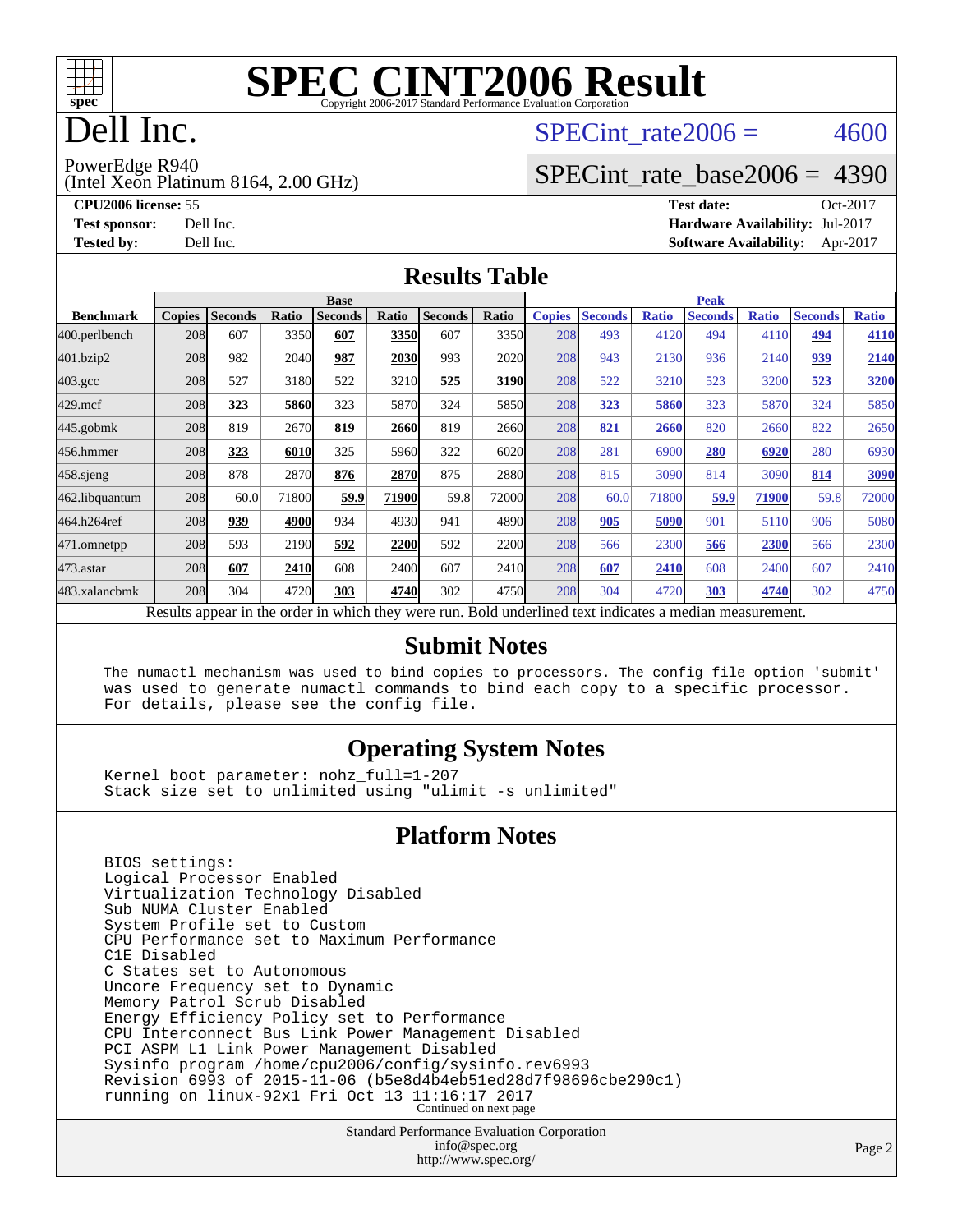| ۰<br>с |  |  |  |  |  |
|--------|--|--|--|--|--|

### **spec [SPEC CINT2006 Result](http://www.spec.org/auto/cpu2006/Docs/result-fields.html#SPECCINT2006Result)** Copyright 2006-2017 Standard Performance Evaluation Corporation

# Dell Inc.

SPECint rate $2006 = 4600$ 

(Intel Xeon Platinum 8164, 2.00 GHz) PowerEdge R940

## [SPECint\\_rate\\_base2006 =](http://www.spec.org/auto/cpu2006/Docs/result-fields.html#SPECintratebase2006) 4390

**[CPU2006 license:](http://www.spec.org/auto/cpu2006/Docs/result-fields.html#CPU2006license)** 55 **[Test date:](http://www.spec.org/auto/cpu2006/Docs/result-fields.html#Testdate)** Oct-2017 **[Test sponsor:](http://www.spec.org/auto/cpu2006/Docs/result-fields.html#Testsponsor)** Dell Inc. **[Hardware Availability:](http://www.spec.org/auto/cpu2006/Docs/result-fields.html#HardwareAvailability)** Jul-2017 **[Tested by:](http://www.spec.org/auto/cpu2006/Docs/result-fields.html#Testedby)** Dell Inc. **[Software Availability:](http://www.spec.org/auto/cpu2006/Docs/result-fields.html#SoftwareAvailability)** Apr-2017

### **[Platform Notes \(Continued\)](http://www.spec.org/auto/cpu2006/Docs/result-fields.html#PlatformNotes)**

Standard Performance Evaluation Corporation [info@spec.org](mailto:info@spec.org) This section contains SUT (System Under Test) info as seen by some common utilities. To remove or add to this section, see: <http://www.spec.org/cpu2006/Docs/config.html#sysinfo> From /proc/cpuinfo model name : Intel(R) Xeon(R) Platinum 8164 CPU @ 2.00GHz 4 "physical id"s (chips) 208 "processors" cores, siblings (Caution: counting these is hw and system dependent. The following excerpts from /proc/cpuinfo might not be reliable. Use with caution.) cpu cores : 26 siblings : 52 physical 0: cores 0 1 2 3 4 5 6 8 9 10 11 12 13 16 17 18 19 20 21 22 24 25 26 27 28 29 physical 1: cores 0 1 2 3 4 5 6 8 9 10 11 12 13 16 17 18 19 20 21 22 24 25 26 27 28 29 physical 2: cores 0 1 2 3 4 5 6 8 9 10 11 12 13 16 17 18 19 20 21 22 24 25 26 27 28 29 physical 3: cores 0 1 2 3 4 5 6 8 9 10 11 12 13 16 17 18 19 20 21 22 24 25 26 27 28 29 cache size : 36608 KB From /proc/meminfo<br>MemTotal: 791223344 kB HugePages\_Total: 0<br>Hugepagesize: 2048 kB Hugepagesize: /usr/bin/lsb\_release -d SUSE Linux Enterprise Server 12 SP2 From /etc/\*release\* /etc/\*version\* SuSE-release: SUSE Linux Enterprise Server 12 (x86\_64) VERSION = 12 PATCHLEVEL = 2 # This file is deprecated and will be removed in a future service pack or release. # Please check /etc/os-release for details about this release. os-release: NAME="SLES" VERSION="12-SP2" VERSION\_ID="12.2" PRETTY\_NAME="SUSE Linux Enterprise Server 12 SP2" ID="sles" ANSI\_COLOR="0;32" CPE\_NAME="cpe:/o:suse:sles:12:sp2" uname -a: Linux linux-92x1 4.4.21-69-default #1 SMP Tue Oct 25 10:58:20 UTC 2016 (9464f67) x86\_64 x86\_64 x86\_64 GNU/Linux Continued on next page

<http://www.spec.org/>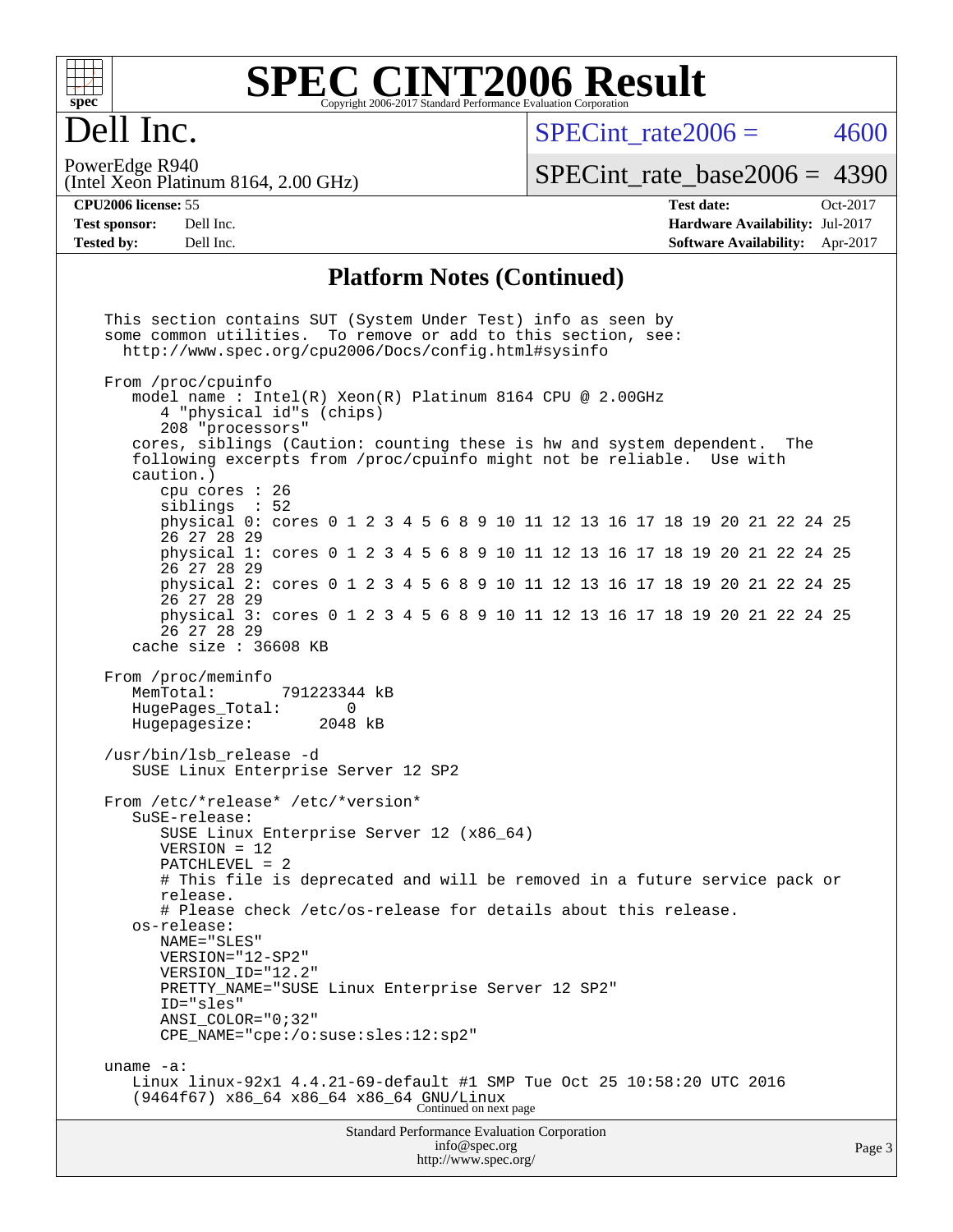

# Dell Inc.

SPECint rate $2006 = 4600$ 

(Intel Xeon Platinum 8164, 2.00 GHz) PowerEdge R940

[SPECint\\_rate\\_base2006 =](http://www.spec.org/auto/cpu2006/Docs/result-fields.html#SPECintratebase2006) 4390

**[CPU2006 license:](http://www.spec.org/auto/cpu2006/Docs/result-fields.html#CPU2006license)** 55 **[Test date:](http://www.spec.org/auto/cpu2006/Docs/result-fields.html#Testdate)** Oct-2017 **[Test sponsor:](http://www.spec.org/auto/cpu2006/Docs/result-fields.html#Testsponsor)** Dell Inc. **[Hardware Availability:](http://www.spec.org/auto/cpu2006/Docs/result-fields.html#HardwareAvailability)** Jul-2017 **[Tested by:](http://www.spec.org/auto/cpu2006/Docs/result-fields.html#Testedby)** Dell Inc. **[Software Availability:](http://www.spec.org/auto/cpu2006/Docs/result-fields.html#SoftwareAvailability)** Apr-2017

### **[Platform Notes \(Continued\)](http://www.spec.org/auto/cpu2006/Docs/result-fields.html#PlatformNotes)**

run-level 3 Oct 13 11:16

SPEC is set to: /home/cpu2006<br>Filesystem Type Size Filesystem Type Size Used Avail Use% Mounted on<br>/dev/sda4 xfs 796G 17G 779G 3% /home xfs 796G 17G 779G Additional information from dmidecode:

 Warning: Use caution when you interpret this section. The 'dmidecode' program reads system data which is "intended to allow hardware to be accurately determined", but the intent may not be met, as there are frequent changes to hardware, firmware, and the "DMTF SMBIOS" standard.

 BIOS Dell Inc. 1.1.7 08/10/2017 Memory: 48x 00CE063200CE M393A2K43BB1-CTD 16 GB 2 rank 2666 MHz

(End of data from sysinfo program)

#### **[General Notes](http://www.spec.org/auto/cpu2006/Docs/result-fields.html#GeneralNotes)**

Environment variables set by runspec before the start of the run: LD\_LIBRARY\_PATH = "/home/cpu2006/lib/ia32:/home/cpu2006/lib/intel64:/home/cpu2006/sh10.2"

 Binaries compiled on a system with 1x Intel Core i7-4790 CPU + 32GB RAM memory using Redhat Enterprise Linux 7.2 Transparent Huge Pages enabled by default Filesystem page cache cleared with: shell invocation of 'sync; echo 3 > /proc/sys/vm/drop\_caches' prior to run runspec command invoked through numactl i.e.: numactl --interleave=all runspec <etc>

### **[Base Compiler Invocation](http://www.spec.org/auto/cpu2006/Docs/result-fields.html#BaseCompilerInvocation)**

[C benchmarks](http://www.spec.org/auto/cpu2006/Docs/result-fields.html#Cbenchmarks):

[icc -m32 -L/opt/intel/compilers\\_and\\_libraries\\_2017/linux/lib/ia32](http://www.spec.org/cpu2006/results/res2017q4/cpu2006-20171030-50378.flags.html#user_CCbase_intel_icc_c29f3ff5a7ed067b11e4ec10a03f03ae)

[C++ benchmarks:](http://www.spec.org/auto/cpu2006/Docs/result-fields.html#CXXbenchmarks)

[icpc -m32 -L/opt/intel/compilers\\_and\\_libraries\\_2017/linux/lib/ia32](http://www.spec.org/cpu2006/results/res2017q4/cpu2006-20171030-50378.flags.html#user_CXXbase_intel_icpc_8c35c7808b62dab9ae41a1aa06361b6b)

### **[Base Portability Flags](http://www.spec.org/auto/cpu2006/Docs/result-fields.html#BasePortabilityFlags)**

 400.perlbench: [-D\\_FILE\\_OFFSET\\_BITS=64](http://www.spec.org/cpu2006/results/res2017q4/cpu2006-20171030-50378.flags.html#user_basePORTABILITY400_perlbench_file_offset_bits_64_438cf9856305ebd76870a2c6dc2689ab) [-DSPEC\\_CPU\\_LINUX\\_IA32](http://www.spec.org/cpu2006/results/res2017q4/cpu2006-20171030-50378.flags.html#b400.perlbench_baseCPORTABILITY_DSPEC_CPU_LINUX_IA32) 401.bzip2: [-D\\_FILE\\_OFFSET\\_BITS=64](http://www.spec.org/cpu2006/results/res2017q4/cpu2006-20171030-50378.flags.html#user_basePORTABILITY401_bzip2_file_offset_bits_64_438cf9856305ebd76870a2c6dc2689ab) 403.gcc: [-D\\_FILE\\_OFFSET\\_BITS=64](http://www.spec.org/cpu2006/results/res2017q4/cpu2006-20171030-50378.flags.html#user_basePORTABILITY403_gcc_file_offset_bits_64_438cf9856305ebd76870a2c6dc2689ab) 429.mcf: [-D\\_FILE\\_OFFSET\\_BITS=64](http://www.spec.org/cpu2006/results/res2017q4/cpu2006-20171030-50378.flags.html#user_basePORTABILITY429_mcf_file_offset_bits_64_438cf9856305ebd76870a2c6dc2689ab)

Continued on next page

Standard Performance Evaluation Corporation [info@spec.org](mailto:info@spec.org) <http://www.spec.org/>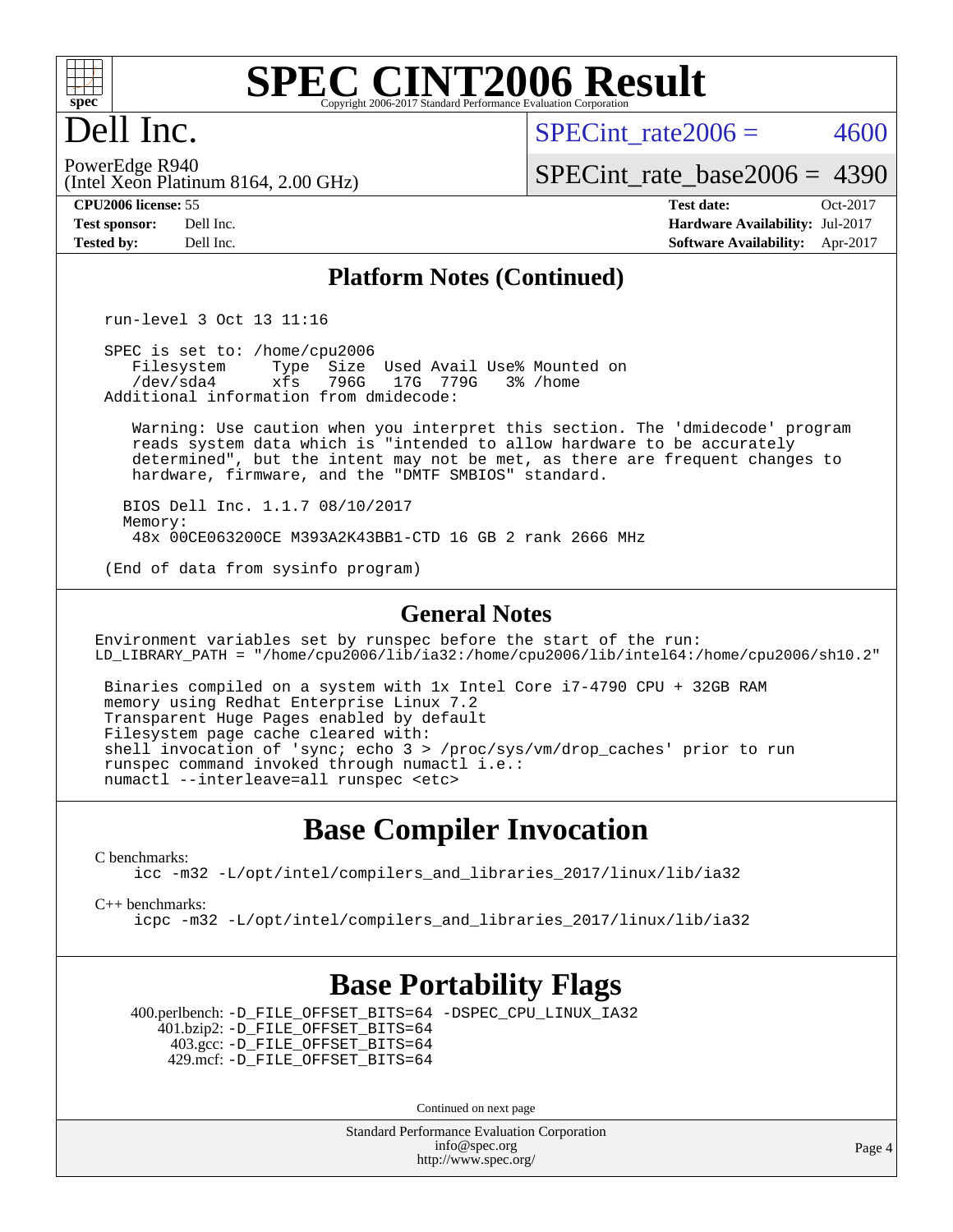

# Dell Inc.

SPECint rate $2006 = 4600$ 

(Intel Xeon Platinum 8164, 2.00 GHz) PowerEdge R940

[SPECint\\_rate\\_base2006 =](http://www.spec.org/auto/cpu2006/Docs/result-fields.html#SPECintratebase2006) 4390

| <b>Test sponsor:</b> | Dell Inc. |
|----------------------|-----------|
| <b>Tested by:</b>    | Dell Inc. |

**[CPU2006 license:](http://www.spec.org/auto/cpu2006/Docs/result-fields.html#CPU2006license)** 55 **[Test date:](http://www.spec.org/auto/cpu2006/Docs/result-fields.html#Testdate)** Oct-2017 **[Hardware Availability:](http://www.spec.org/auto/cpu2006/Docs/result-fields.html#HardwareAvailability)** Jul-2017 **[Software Availability:](http://www.spec.org/auto/cpu2006/Docs/result-fields.html#SoftwareAvailability)** Apr-2017

# **[Base Portability Flags \(Continued\)](http://www.spec.org/auto/cpu2006/Docs/result-fields.html#BasePortabilityFlags)**

 445.gobmk: [-D\\_FILE\\_OFFSET\\_BITS=64](http://www.spec.org/cpu2006/results/res2017q4/cpu2006-20171030-50378.flags.html#user_basePORTABILITY445_gobmk_file_offset_bits_64_438cf9856305ebd76870a2c6dc2689ab) 456.hmmer: [-D\\_FILE\\_OFFSET\\_BITS=64](http://www.spec.org/cpu2006/results/res2017q4/cpu2006-20171030-50378.flags.html#user_basePORTABILITY456_hmmer_file_offset_bits_64_438cf9856305ebd76870a2c6dc2689ab) 458.sjeng: [-D\\_FILE\\_OFFSET\\_BITS=64](http://www.spec.org/cpu2006/results/res2017q4/cpu2006-20171030-50378.flags.html#user_basePORTABILITY458_sjeng_file_offset_bits_64_438cf9856305ebd76870a2c6dc2689ab) 462.libquantum: [-D\\_FILE\\_OFFSET\\_BITS=64](http://www.spec.org/cpu2006/results/res2017q4/cpu2006-20171030-50378.flags.html#user_basePORTABILITY462_libquantum_file_offset_bits_64_438cf9856305ebd76870a2c6dc2689ab) [-DSPEC\\_CPU\\_LINUX](http://www.spec.org/cpu2006/results/res2017q4/cpu2006-20171030-50378.flags.html#b462.libquantum_baseCPORTABILITY_DSPEC_CPU_LINUX) 464.h264ref: [-D\\_FILE\\_OFFSET\\_BITS=64](http://www.spec.org/cpu2006/results/res2017q4/cpu2006-20171030-50378.flags.html#user_basePORTABILITY464_h264ref_file_offset_bits_64_438cf9856305ebd76870a2c6dc2689ab) 471.omnetpp: [-D\\_FILE\\_OFFSET\\_BITS=64](http://www.spec.org/cpu2006/results/res2017q4/cpu2006-20171030-50378.flags.html#user_basePORTABILITY471_omnetpp_file_offset_bits_64_438cf9856305ebd76870a2c6dc2689ab) 473.astar: [-D\\_FILE\\_OFFSET\\_BITS=64](http://www.spec.org/cpu2006/results/res2017q4/cpu2006-20171030-50378.flags.html#user_basePORTABILITY473_astar_file_offset_bits_64_438cf9856305ebd76870a2c6dc2689ab) 483.xalancbmk: [-D\\_FILE\\_OFFSET\\_BITS=64](http://www.spec.org/cpu2006/results/res2017q4/cpu2006-20171030-50378.flags.html#user_basePORTABILITY483_xalancbmk_file_offset_bits_64_438cf9856305ebd76870a2c6dc2689ab) [-DSPEC\\_CPU\\_LINUX](http://www.spec.org/cpu2006/results/res2017q4/cpu2006-20171030-50378.flags.html#b483.xalancbmk_baseCXXPORTABILITY_DSPEC_CPU_LINUX)

# **[Base Optimization Flags](http://www.spec.org/auto/cpu2006/Docs/result-fields.html#BaseOptimizationFlags)**

[C benchmarks](http://www.spec.org/auto/cpu2006/Docs/result-fields.html#Cbenchmarks):

[-xCORE-AVX512](http://www.spec.org/cpu2006/results/res2017q4/cpu2006-20171030-50378.flags.html#user_CCbase_f-xCORE-AVX512) [-ipo](http://www.spec.org/cpu2006/results/res2017q4/cpu2006-20171030-50378.flags.html#user_CCbase_f-ipo) [-O3](http://www.spec.org/cpu2006/results/res2017q4/cpu2006-20171030-50378.flags.html#user_CCbase_f-O3) [-no-prec-div](http://www.spec.org/cpu2006/results/res2017q4/cpu2006-20171030-50378.flags.html#user_CCbase_f-no-prec-div) [-qopt-prefetch](http://www.spec.org/cpu2006/results/res2017q4/cpu2006-20171030-50378.flags.html#user_CCbase_f-qopt-prefetch) [-qopt-mem-layout-trans=3](http://www.spec.org/cpu2006/results/res2017q4/cpu2006-20171030-50378.flags.html#user_CCbase_f-qopt-mem-layout-trans_170f5be61cd2cedc9b54468c59262d5d)

[C++ benchmarks:](http://www.spec.org/auto/cpu2006/Docs/result-fields.html#CXXbenchmarks)

[-xCORE-AVX512](http://www.spec.org/cpu2006/results/res2017q4/cpu2006-20171030-50378.flags.html#user_CXXbase_f-xCORE-AVX512) [-ipo](http://www.spec.org/cpu2006/results/res2017q4/cpu2006-20171030-50378.flags.html#user_CXXbase_f-ipo) [-O3](http://www.spec.org/cpu2006/results/res2017q4/cpu2006-20171030-50378.flags.html#user_CXXbase_f-O3) [-no-prec-div](http://www.spec.org/cpu2006/results/res2017q4/cpu2006-20171030-50378.flags.html#user_CXXbase_f-no-prec-div) [-qopt-prefetch](http://www.spec.org/cpu2006/results/res2017q4/cpu2006-20171030-50378.flags.html#user_CXXbase_f-qopt-prefetch) [-qopt-mem-layout-trans=3](http://www.spec.org/cpu2006/results/res2017q4/cpu2006-20171030-50378.flags.html#user_CXXbase_f-qopt-mem-layout-trans_170f5be61cd2cedc9b54468c59262d5d) [-Wl,-z,muldefs](http://www.spec.org/cpu2006/results/res2017q4/cpu2006-20171030-50378.flags.html#user_CXXbase_link_force_multiple1_74079c344b956b9658436fd1b6dd3a8a) [-L/sh10.2 -lsmartheap](http://www.spec.org/cpu2006/results/res2017q4/cpu2006-20171030-50378.flags.html#user_CXXbase_SmartHeap_b831f2d313e2fffa6dfe3f00ffc1f1c0)

## **[Base Other Flags](http://www.spec.org/auto/cpu2006/Docs/result-fields.html#BaseOtherFlags)**

[C benchmarks](http://www.spec.org/auto/cpu2006/Docs/result-fields.html#Cbenchmarks):

403.gcc: [-Dalloca=\\_alloca](http://www.spec.org/cpu2006/results/res2017q4/cpu2006-20171030-50378.flags.html#b403.gcc_baseEXTRA_CFLAGS_Dalloca_be3056838c12de2578596ca5467af7f3)

# **[Peak Compiler Invocation](http://www.spec.org/auto/cpu2006/Docs/result-fields.html#PeakCompilerInvocation)**

[C benchmarks \(except as noted below\)](http://www.spec.org/auto/cpu2006/Docs/result-fields.html#Cbenchmarksexceptasnotedbelow): [icc -m32 -L/opt/intel/compilers\\_and\\_libraries\\_2017/linux/lib/ia32](http://www.spec.org/cpu2006/results/res2017q4/cpu2006-20171030-50378.flags.html#user_CCpeak_intel_icc_c29f3ff5a7ed067b11e4ec10a03f03ae) 400.perlbench: [icc -m64](http://www.spec.org/cpu2006/results/res2017q4/cpu2006-20171030-50378.flags.html#user_peakCCLD400_perlbench_intel_icc_64bit_bda6cc9af1fdbb0edc3795bac97ada53) 401.bzip2: [icc -m64](http://www.spec.org/cpu2006/results/res2017q4/cpu2006-20171030-50378.flags.html#user_peakCCLD401_bzip2_intel_icc_64bit_bda6cc9af1fdbb0edc3795bac97ada53) 456.hmmer: [icc -m64](http://www.spec.org/cpu2006/results/res2017q4/cpu2006-20171030-50378.flags.html#user_peakCCLD456_hmmer_intel_icc_64bit_bda6cc9af1fdbb0edc3795bac97ada53) 458.sjeng: [icc -m64](http://www.spec.org/cpu2006/results/res2017q4/cpu2006-20171030-50378.flags.html#user_peakCCLD458_sjeng_intel_icc_64bit_bda6cc9af1fdbb0edc3795bac97ada53) [C++ benchmarks:](http://www.spec.org/auto/cpu2006/Docs/result-fields.html#CXXbenchmarks) [icpc -m32 -L/opt/intel/compilers\\_and\\_libraries\\_2017/linux/lib/ia32](http://www.spec.org/cpu2006/results/res2017q4/cpu2006-20171030-50378.flags.html#user_CXXpeak_intel_icpc_8c35c7808b62dab9ae41a1aa06361b6b)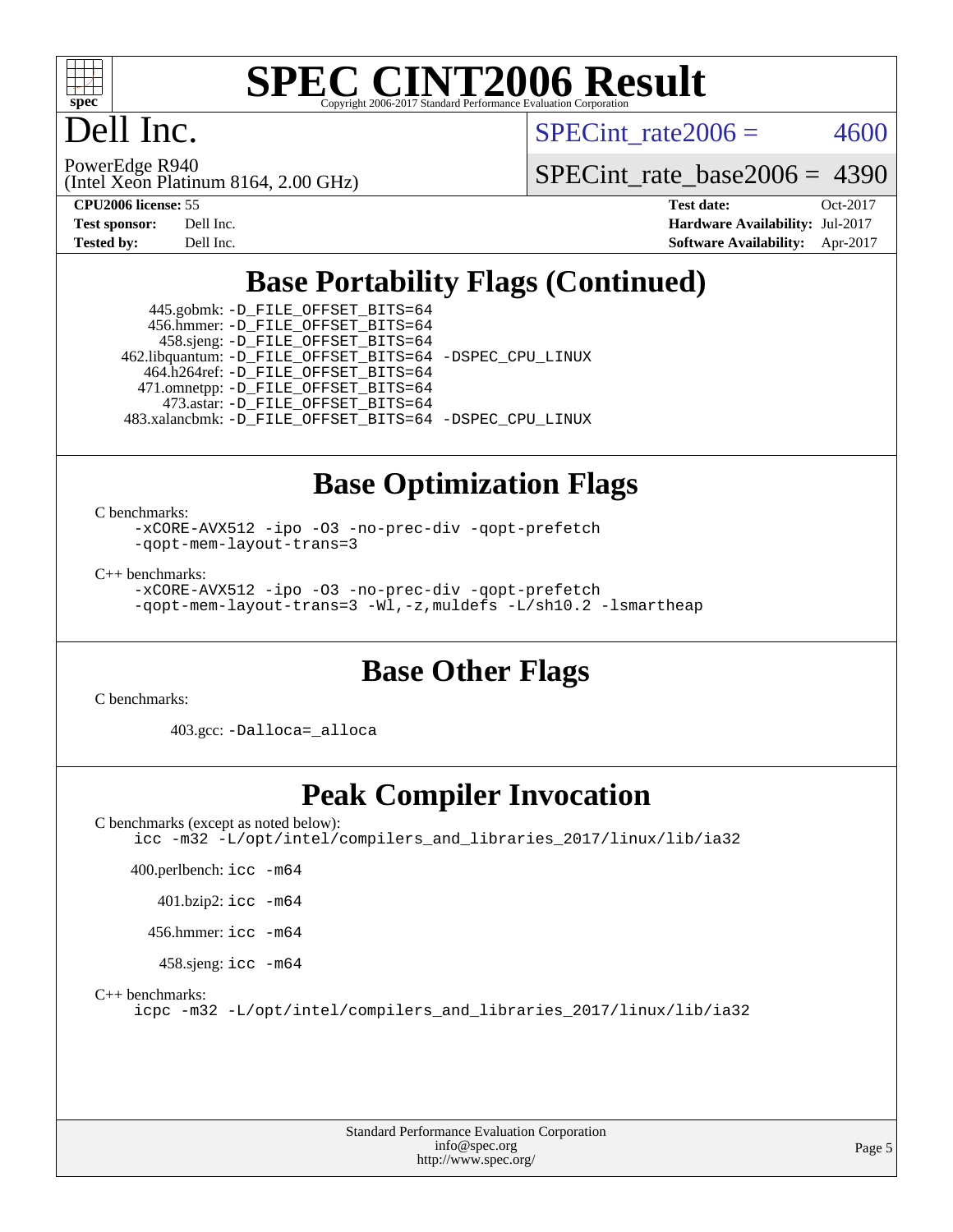

# ell Inc.

SPECint rate $2006 = 4600$ 

(Intel Xeon Platinum 8164, 2.00 GHz) PowerEdge R940

[SPECint\\_rate\\_base2006 =](http://www.spec.org/auto/cpu2006/Docs/result-fields.html#SPECintratebase2006) 4390

| <b>Test sponsor:</b> | Dell Inc. |
|----------------------|-----------|
| <b>Tested by:</b>    | Dell Inc. |

**[CPU2006 license:](http://www.spec.org/auto/cpu2006/Docs/result-fields.html#CPU2006license)** 55 **[Test date:](http://www.spec.org/auto/cpu2006/Docs/result-fields.html#Testdate)** Oct-2017 **[Hardware Availability:](http://www.spec.org/auto/cpu2006/Docs/result-fields.html#HardwareAvailability)** Jul-2017 **[Software Availability:](http://www.spec.org/auto/cpu2006/Docs/result-fields.html#SoftwareAvailability)** Apr-2017

### **[Peak Portability Flags](http://www.spec.org/auto/cpu2006/Docs/result-fields.html#PeakPortabilityFlags)**

 400.perlbench: [-DSPEC\\_CPU\\_LP64](http://www.spec.org/cpu2006/results/res2017q4/cpu2006-20171030-50378.flags.html#b400.perlbench_peakCPORTABILITY_DSPEC_CPU_LP64) [-DSPEC\\_CPU\\_LINUX\\_X64](http://www.spec.org/cpu2006/results/res2017q4/cpu2006-20171030-50378.flags.html#b400.perlbench_peakCPORTABILITY_DSPEC_CPU_LINUX_X64)  $401.bzip2: -DSPEC_CPULP64$  403.gcc: [-D\\_FILE\\_OFFSET\\_BITS=64](http://www.spec.org/cpu2006/results/res2017q4/cpu2006-20171030-50378.flags.html#user_peakPORTABILITY403_gcc_file_offset_bits_64_438cf9856305ebd76870a2c6dc2689ab) 429.mcf: [-D\\_FILE\\_OFFSET\\_BITS=64](http://www.spec.org/cpu2006/results/res2017q4/cpu2006-20171030-50378.flags.html#user_peakPORTABILITY429_mcf_file_offset_bits_64_438cf9856305ebd76870a2c6dc2689ab) 445.gobmk: [-D\\_FILE\\_OFFSET\\_BITS=64](http://www.spec.org/cpu2006/results/res2017q4/cpu2006-20171030-50378.flags.html#user_peakPORTABILITY445_gobmk_file_offset_bits_64_438cf9856305ebd76870a2c6dc2689ab) 456.hmmer: [-DSPEC\\_CPU\\_LP64](http://www.spec.org/cpu2006/results/res2017q4/cpu2006-20171030-50378.flags.html#suite_peakCPORTABILITY456_hmmer_DSPEC_CPU_LP64) 458.sjeng: [-DSPEC\\_CPU\\_LP64](http://www.spec.org/cpu2006/results/res2017q4/cpu2006-20171030-50378.flags.html#suite_peakCPORTABILITY458_sjeng_DSPEC_CPU_LP64) 462.libquantum: [-D\\_FILE\\_OFFSET\\_BITS=64](http://www.spec.org/cpu2006/results/res2017q4/cpu2006-20171030-50378.flags.html#user_peakPORTABILITY462_libquantum_file_offset_bits_64_438cf9856305ebd76870a2c6dc2689ab) [-DSPEC\\_CPU\\_LINUX](http://www.spec.org/cpu2006/results/res2017q4/cpu2006-20171030-50378.flags.html#b462.libquantum_peakCPORTABILITY_DSPEC_CPU_LINUX) 464.h264ref: [-D\\_FILE\\_OFFSET\\_BITS=64](http://www.spec.org/cpu2006/results/res2017q4/cpu2006-20171030-50378.flags.html#user_peakPORTABILITY464_h264ref_file_offset_bits_64_438cf9856305ebd76870a2c6dc2689ab) 471.omnetpp: [-D\\_FILE\\_OFFSET\\_BITS=64](http://www.spec.org/cpu2006/results/res2017q4/cpu2006-20171030-50378.flags.html#user_peakPORTABILITY471_omnetpp_file_offset_bits_64_438cf9856305ebd76870a2c6dc2689ab) 473.astar: [-D\\_FILE\\_OFFSET\\_BITS=64](http://www.spec.org/cpu2006/results/res2017q4/cpu2006-20171030-50378.flags.html#user_peakPORTABILITY473_astar_file_offset_bits_64_438cf9856305ebd76870a2c6dc2689ab) 483.xalancbmk: [-D\\_FILE\\_OFFSET\\_BITS=64](http://www.spec.org/cpu2006/results/res2017q4/cpu2006-20171030-50378.flags.html#user_peakPORTABILITY483_xalancbmk_file_offset_bits_64_438cf9856305ebd76870a2c6dc2689ab) [-DSPEC\\_CPU\\_LINUX](http://www.spec.org/cpu2006/results/res2017q4/cpu2006-20171030-50378.flags.html#b483.xalancbmk_peakCXXPORTABILITY_DSPEC_CPU_LINUX)

### **[Peak Optimization Flags](http://www.spec.org/auto/cpu2006/Docs/result-fields.html#PeakOptimizationFlags)**

[C benchmarks](http://www.spec.org/auto/cpu2006/Docs/result-fields.html#Cbenchmarks):

Standard Performance Evaluation Corporation 400.perlbench: [-prof-gen](http://www.spec.org/cpu2006/results/res2017q4/cpu2006-20171030-50378.flags.html#user_peakPASS1_CFLAGSPASS1_LDCFLAGS400_perlbench_prof_gen_e43856698f6ca7b7e442dfd80e94a8fc)(pass 1) [-prof-use](http://www.spec.org/cpu2006/results/res2017q4/cpu2006-20171030-50378.flags.html#user_peakPASS2_CFLAGSPASS2_LDCFLAGS400_perlbench_prof_use_bccf7792157ff70d64e32fe3e1250b55)(pass 2) [-xCORE-AVX512](http://www.spec.org/cpu2006/results/res2017q4/cpu2006-20171030-50378.flags.html#user_peakPASS2_CFLAGSPASS2_LDCFLAGS400_perlbench_f-xCORE-AVX512)(pass 2) [-par-num-threads=1](http://www.spec.org/cpu2006/results/res2017q4/cpu2006-20171030-50378.flags.html#user_peakPASS1_CFLAGSPASS1_LDCFLAGS400_perlbench_par_num_threads_786a6ff141b4e9e90432e998842df6c2)(pass 1) [-ipo](http://www.spec.org/cpu2006/results/res2017q4/cpu2006-20171030-50378.flags.html#user_peakPASS2_CFLAGSPASS2_LDCFLAGS400_perlbench_f-ipo)(pass 2) [-O3](http://www.spec.org/cpu2006/results/res2017q4/cpu2006-20171030-50378.flags.html#user_peakPASS2_CFLAGSPASS2_LDCFLAGS400_perlbench_f-O3)(pass 2) [-no-prec-div](http://www.spec.org/cpu2006/results/res2017q4/cpu2006-20171030-50378.flags.html#user_peakPASS2_CFLAGSPASS2_LDCFLAGS400_perlbench_f-no-prec-div)(pass 2) [-auto-ilp32](http://www.spec.org/cpu2006/results/res2017q4/cpu2006-20171030-50378.flags.html#user_peakCOPTIMIZE400_perlbench_f-auto-ilp32) [-qopt-mem-layout-trans=3](http://www.spec.org/cpu2006/results/res2017q4/cpu2006-20171030-50378.flags.html#user_peakCOPTIMIZE400_perlbench_f-qopt-mem-layout-trans_170f5be61cd2cedc9b54468c59262d5d) 401.bzip2: [-prof-gen](http://www.spec.org/cpu2006/results/res2017q4/cpu2006-20171030-50378.flags.html#user_peakPASS1_CFLAGSPASS1_LDCFLAGS401_bzip2_prof_gen_e43856698f6ca7b7e442dfd80e94a8fc)(pass 1) [-prof-use](http://www.spec.org/cpu2006/results/res2017q4/cpu2006-20171030-50378.flags.html#user_peakPASS2_CFLAGSPASS2_LDCFLAGS401_bzip2_prof_use_bccf7792157ff70d64e32fe3e1250b55)(pass 2) [-xCORE-AVX512](http://www.spec.org/cpu2006/results/res2017q4/cpu2006-20171030-50378.flags.html#user_peakPASS2_CFLAGSPASS2_LDCFLAGS401_bzip2_f-xCORE-AVX512)(pass 2) [-par-num-threads=1](http://www.spec.org/cpu2006/results/res2017q4/cpu2006-20171030-50378.flags.html#user_peakPASS1_CFLAGSPASS1_LDCFLAGS401_bzip2_par_num_threads_786a6ff141b4e9e90432e998842df6c2)(pass 1) [-ipo](http://www.spec.org/cpu2006/results/res2017q4/cpu2006-20171030-50378.flags.html#user_peakPASS2_CFLAGSPASS2_LDCFLAGS401_bzip2_f-ipo)(pass 2) [-O3](http://www.spec.org/cpu2006/results/res2017q4/cpu2006-20171030-50378.flags.html#user_peakPASS2_CFLAGSPASS2_LDCFLAGS401_bzip2_f-O3)(pass 2) [-no-prec-div](http://www.spec.org/cpu2006/results/res2017q4/cpu2006-20171030-50378.flags.html#user_peakPASS2_CFLAGSPASS2_LDCFLAGS401_bzip2_f-no-prec-div)(pass 2) [-qopt-prefetch](http://www.spec.org/cpu2006/results/res2017q4/cpu2006-20171030-50378.flags.html#user_peakCOPTIMIZE401_bzip2_f-qopt-prefetch) [-auto-ilp32](http://www.spec.org/cpu2006/results/res2017q4/cpu2006-20171030-50378.flags.html#user_peakCOPTIMIZE401_bzip2_f-auto-ilp32) [-qopt-mem-layout-trans=3](http://www.spec.org/cpu2006/results/res2017q4/cpu2006-20171030-50378.flags.html#user_peakCOPTIMIZE401_bzip2_f-qopt-mem-layout-trans_170f5be61cd2cedc9b54468c59262d5d) 403.gcc: [-xCORE-AVX512](http://www.spec.org/cpu2006/results/res2017q4/cpu2006-20171030-50378.flags.html#user_peakOPTIMIZE403_gcc_f-xCORE-AVX512) [-ipo](http://www.spec.org/cpu2006/results/res2017q4/cpu2006-20171030-50378.flags.html#user_peakOPTIMIZE403_gcc_f-ipo) [-O3](http://www.spec.org/cpu2006/results/res2017q4/cpu2006-20171030-50378.flags.html#user_peakOPTIMIZE403_gcc_f-O3) [-no-prec-div](http://www.spec.org/cpu2006/results/res2017q4/cpu2006-20171030-50378.flags.html#user_peakOPTIMIZE403_gcc_f-no-prec-div) [-qopt-mem-layout-trans=3](http://www.spec.org/cpu2006/results/res2017q4/cpu2006-20171030-50378.flags.html#user_peakCOPTIMIZE403_gcc_f-qopt-mem-layout-trans_170f5be61cd2cedc9b54468c59262d5d)  $429$ .mcf: basepeak = yes 445.gobmk: [-prof-gen](http://www.spec.org/cpu2006/results/res2017q4/cpu2006-20171030-50378.flags.html#user_peakPASS1_CFLAGSPASS1_LDCFLAGS445_gobmk_prof_gen_e43856698f6ca7b7e442dfd80e94a8fc)(pass 1) [-prof-use](http://www.spec.org/cpu2006/results/res2017q4/cpu2006-20171030-50378.flags.html#user_peakPASS2_CFLAGSPASS2_LDCFLAGSPASS2_LDFLAGS445_gobmk_prof_use_bccf7792157ff70d64e32fe3e1250b55)(pass 2) [-xCORE-AVX512](http://www.spec.org/cpu2006/results/res2017q4/cpu2006-20171030-50378.flags.html#user_peakPASS2_CFLAGSPASS2_LDCFLAGSPASS2_LDFLAGS445_gobmk_f-xCORE-AVX512)(pass 2) [-par-num-threads=1](http://www.spec.org/cpu2006/results/res2017q4/cpu2006-20171030-50378.flags.html#user_peakPASS1_CFLAGSPASS1_LDCFLAGS445_gobmk_par_num_threads_786a6ff141b4e9e90432e998842df6c2)(pass 1) [-ipo](http://www.spec.org/cpu2006/results/res2017q4/cpu2006-20171030-50378.flags.html#user_peakPASS2_LDCFLAGS445_gobmk_f-ipo)(pass 2) [-O3](http://www.spec.org/cpu2006/results/res2017q4/cpu2006-20171030-50378.flags.html#user_peakPASS2_LDCFLAGS445_gobmk_f-O3)(pass 2) [-no-prec-div](http://www.spec.org/cpu2006/results/res2017q4/cpu2006-20171030-50378.flags.html#user_peakPASS2_LDCFLAGS445_gobmk_f-no-prec-div)(pass 2) [-qopt-mem-layout-trans=3](http://www.spec.org/cpu2006/results/res2017q4/cpu2006-20171030-50378.flags.html#user_peakCOPTIMIZE445_gobmk_f-qopt-mem-layout-trans_170f5be61cd2cedc9b54468c59262d5d) 456.hmmer: [-xCORE-AVX512](http://www.spec.org/cpu2006/results/res2017q4/cpu2006-20171030-50378.flags.html#user_peakOPTIMIZE456_hmmer_f-xCORE-AVX512) [-ipo](http://www.spec.org/cpu2006/results/res2017q4/cpu2006-20171030-50378.flags.html#user_peakOPTIMIZE456_hmmer_f-ipo) [-O3](http://www.spec.org/cpu2006/results/res2017q4/cpu2006-20171030-50378.flags.html#user_peakOPTIMIZE456_hmmer_f-O3) [-no-prec-div](http://www.spec.org/cpu2006/results/res2017q4/cpu2006-20171030-50378.flags.html#user_peakOPTIMIZE456_hmmer_f-no-prec-div) [-unroll2](http://www.spec.org/cpu2006/results/res2017q4/cpu2006-20171030-50378.flags.html#user_peakCOPTIMIZE456_hmmer_f-unroll_784dae83bebfb236979b41d2422d7ec2) [-auto-ilp32](http://www.spec.org/cpu2006/results/res2017q4/cpu2006-20171030-50378.flags.html#user_peakCOPTIMIZE456_hmmer_f-auto-ilp32) [-qopt-mem-layout-trans=3](http://www.spec.org/cpu2006/results/res2017q4/cpu2006-20171030-50378.flags.html#user_peakCOPTIMIZE456_hmmer_f-qopt-mem-layout-trans_170f5be61cd2cedc9b54468c59262d5d) 458.sjeng: [-prof-gen](http://www.spec.org/cpu2006/results/res2017q4/cpu2006-20171030-50378.flags.html#user_peakPASS1_CFLAGSPASS1_LDCFLAGS458_sjeng_prof_gen_e43856698f6ca7b7e442dfd80e94a8fc)(pass 1) [-prof-use](http://www.spec.org/cpu2006/results/res2017q4/cpu2006-20171030-50378.flags.html#user_peakPASS2_CFLAGSPASS2_LDCFLAGS458_sjeng_prof_use_bccf7792157ff70d64e32fe3e1250b55)(pass 2) [-xCORE-AVX512](http://www.spec.org/cpu2006/results/res2017q4/cpu2006-20171030-50378.flags.html#user_peakPASS2_CFLAGSPASS2_LDCFLAGS458_sjeng_f-xCORE-AVX512)(pass 2) [-par-num-threads=1](http://www.spec.org/cpu2006/results/res2017q4/cpu2006-20171030-50378.flags.html#user_peakPASS1_CFLAGSPASS1_LDCFLAGS458_sjeng_par_num_threads_786a6ff141b4e9e90432e998842df6c2)(pass 1) [-ipo](http://www.spec.org/cpu2006/results/res2017q4/cpu2006-20171030-50378.flags.html#user_peakPASS2_CFLAGSPASS2_LDCFLAGS458_sjeng_f-ipo)(pass 2) [-O3](http://www.spec.org/cpu2006/results/res2017q4/cpu2006-20171030-50378.flags.html#user_peakPASS2_CFLAGSPASS2_LDCFLAGS458_sjeng_f-O3)(pass 2) [-no-prec-div](http://www.spec.org/cpu2006/results/res2017q4/cpu2006-20171030-50378.flags.html#user_peakPASS2_CFLAGSPASS2_LDCFLAGS458_sjeng_f-no-prec-div)(pass 2) [-unroll4](http://www.spec.org/cpu2006/results/res2017q4/cpu2006-20171030-50378.flags.html#user_peakCOPTIMIZE458_sjeng_f-unroll_4e5e4ed65b7fd20bdcd365bec371b81f) [-auto-ilp32](http://www.spec.org/cpu2006/results/res2017q4/cpu2006-20171030-50378.flags.html#user_peakCOPTIMIZE458_sjeng_f-auto-ilp32) [-qopt-mem-layout-trans=3](http://www.spec.org/cpu2006/results/res2017q4/cpu2006-20171030-50378.flags.html#user_peakCOPTIMIZE458_sjeng_f-qopt-mem-layout-trans_170f5be61cd2cedc9b54468c59262d5d)  $462$ .libquantum: basepeak = yes 464.h264ref: [-prof-gen](http://www.spec.org/cpu2006/results/res2017q4/cpu2006-20171030-50378.flags.html#user_peakPASS1_CFLAGSPASS1_LDCFLAGS464_h264ref_prof_gen_e43856698f6ca7b7e442dfd80e94a8fc)(pass 1) [-prof-use](http://www.spec.org/cpu2006/results/res2017q4/cpu2006-20171030-50378.flags.html#user_peakPASS2_CFLAGSPASS2_LDCFLAGS464_h264ref_prof_use_bccf7792157ff70d64e32fe3e1250b55)(pass 2) [-xCORE-AVX512](http://www.spec.org/cpu2006/results/res2017q4/cpu2006-20171030-50378.flags.html#user_peakPASS2_CFLAGSPASS2_LDCFLAGS464_h264ref_f-xCORE-AVX512)(pass 2)  $-par-num-threads=1(pass 1) -ipo(pass 2) -O3(pass 2)$  $-par-num-threads=1(pass 1) -ipo(pass 2) -O3(pass 2)$  $-par-num-threads=1(pass 1) -ipo(pass 2) -O3(pass 2)$  $-par-num-threads=1(pass 1) -ipo(pass 2) -O3(pass 2)$  $-par-num-threads=1(pass 1) -ipo(pass 2) -O3(pass 2)$  $-par-num-threads=1(pass 1) -ipo(pass 2) -O3(pass 2)$ [-no-prec-div](http://www.spec.org/cpu2006/results/res2017q4/cpu2006-20171030-50378.flags.html#user_peakPASS2_CFLAGSPASS2_LDCFLAGS464_h264ref_f-no-prec-div)(pass 2) [-unroll2](http://www.spec.org/cpu2006/results/res2017q4/cpu2006-20171030-50378.flags.html#user_peakCOPTIMIZE464_h264ref_f-unroll_784dae83bebfb236979b41d2422d7ec2) [-qopt-mem-layout-trans=3](http://www.spec.org/cpu2006/results/res2017q4/cpu2006-20171030-50378.flags.html#user_peakCOPTIMIZE464_h264ref_f-qopt-mem-layout-trans_170f5be61cd2cedc9b54468c59262d5d) Continued on next page

[info@spec.org](mailto:info@spec.org) <http://www.spec.org/>